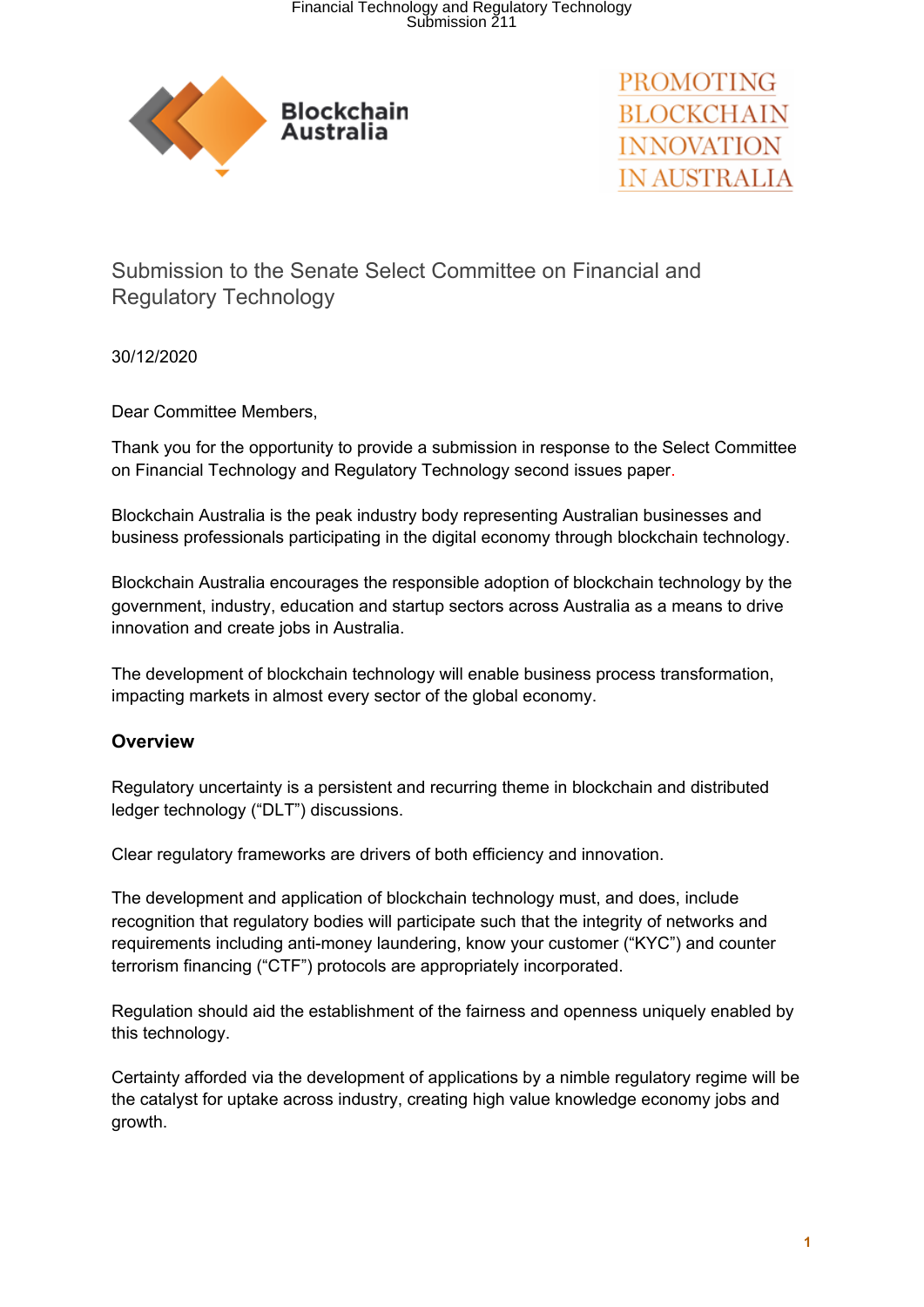



# **Debunking the myths**

The development of blockchain technology remains in its early stages. It's impact however is now readily acknowledged in many quarters.

The interest in, and the implications of, advancements particularly in the financial services sector are profound. Most readily observed in conversations and development of central bank digital currencies, stablecoins and regulatory frameworks for the exchange of digital assets.

Governments and institutions who are embracing the opportunity of development have overcome a number of narratives that have slowed uptake or delayed consideration of the merits of blockchain applications.

In order for the sector to rapidly evolve, a number of misconceptions and misunderstandings need to be addressed. We bring to your attention the following "myths" that require reconsideration.

#### *The Dark Web narrative*

The nascent digital asset space, most readily recognised in the activity of digital exchanges and digital assets such as bitcoin and ethereum have and continue to suffer from a "dark web" narrative. One that suggests activity is primarily "illicit" or "nefarious".

The narrative has been pervasive and is a material stumbling block to the development of confidence across the sector in Australia.

Statistics provided by [Chainalysis](https://www.chainalysis.com/), a track and trace company aiding both industry and government alike in the development of regulatory compliant networks has estimated that between July 2019 and June 2020 -

- Australia ranked 18th for value received out of out of all 154 countries globally; and
- Only 1.7% of the value received was deemed illicit (Central & Southern Asia and Oceania average).

Chainalysis further reports that 0.8% of transactions comprise an illicit share of value sent from Australia (Central & Southern Asia and Oceania average).

### *Source: Chainalysis Digital Assets - Market Update November 2020*

#### The "Killer App" narrative

The search for the killer app narrative is also often misguided, positing that absent some core adoption of a software usage, Blockchain and DLT will not see wider adoption.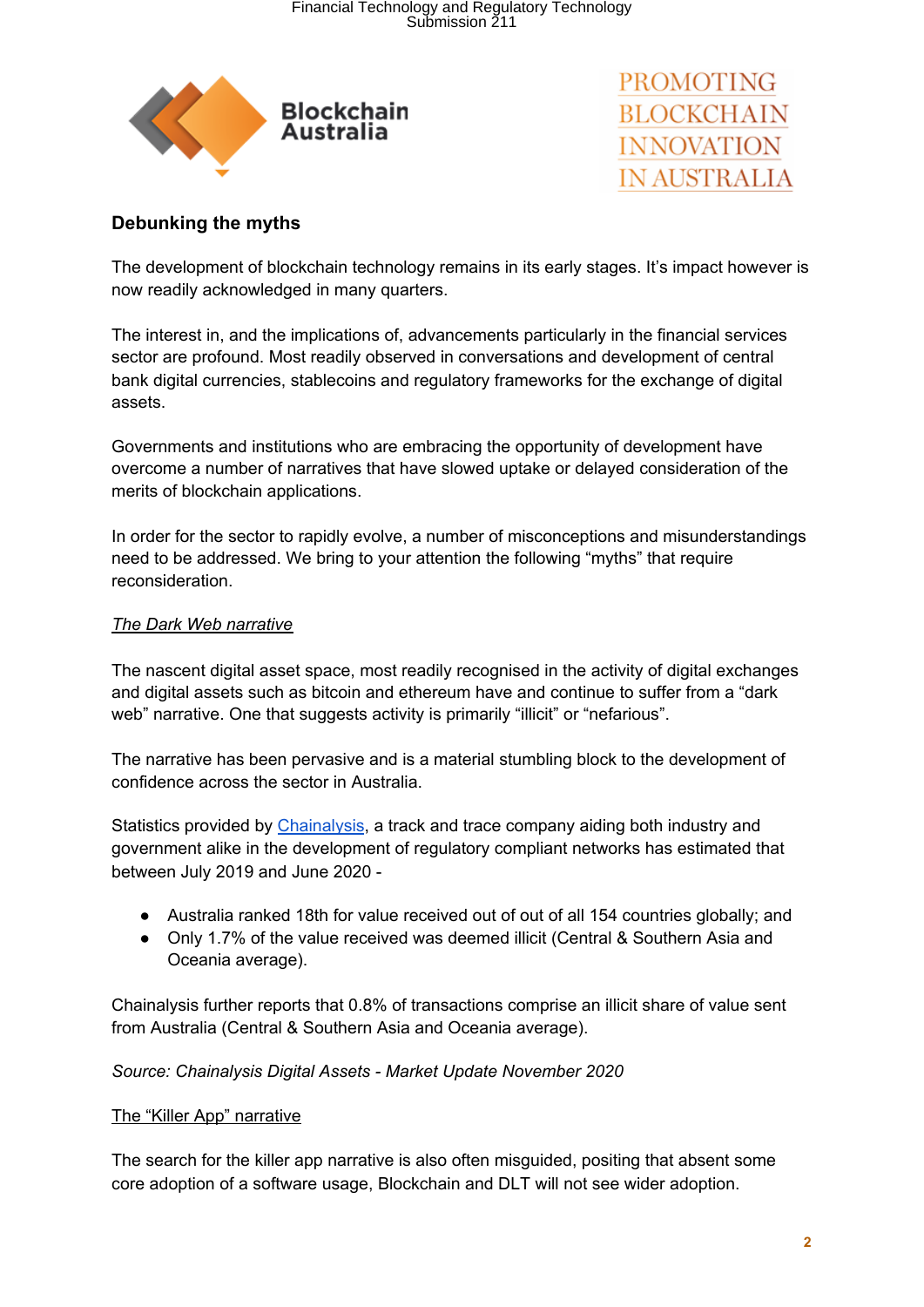



It fails to account for the fact that many of the applications of this technology are dedicated to the elimination of friction and business compliance costs across complex systems.

Supply chain management is an example of this consortia environment in which blockchain DLT has the greatest promise. The creation of solutions in this environment requires the development of solutions to address -

- Issues of risk and governance
- Stakeholder management
- Identity data management
- Removal or streamlining of paper based systems.

The complexity of these arrangements can be seen in supply chain projects such as the global **[Tradelens](https://www.tradelens.com/)** initiative that seeks to transform container logistics.

#### *Legacy systems and existing networks*

It is important to understand how this technology can improve existing organizations and systems.

A core outcome available through the development of shared ledgers, both public and private is the ability to coordinate compliance with rules and policies.

Examples include assurance or audit environments, real time continuous disclosure and the use of technology such as smart legal contracts.

*"Smart legal contracts are legally enforceable agreements that contain certain clauses which are supplemented with computer programming code that enable automation or other digital activities arising from the contract, and that can run on digital platforms such as a Distributed technology ledger platform, such as blockchain."*

*Source: Herbert Smith Freehills - Adding a living dimension 4 [November](https://www.herbertsmithfreehills.com/latest-thinking/adding-a-living-dimension-%E2%80%93-smart-legal-contracts-as-business-tools) 2019*

# **Standards and Interoperability**

As noted in issues paper 2, Australia has been at the forefront of developing international blockchain standards.

The World Economic Forum has recently made the following recommendations for the ongoing development of standards:

> *1. Ensure further coordination and collaboration among standard-setting organizations*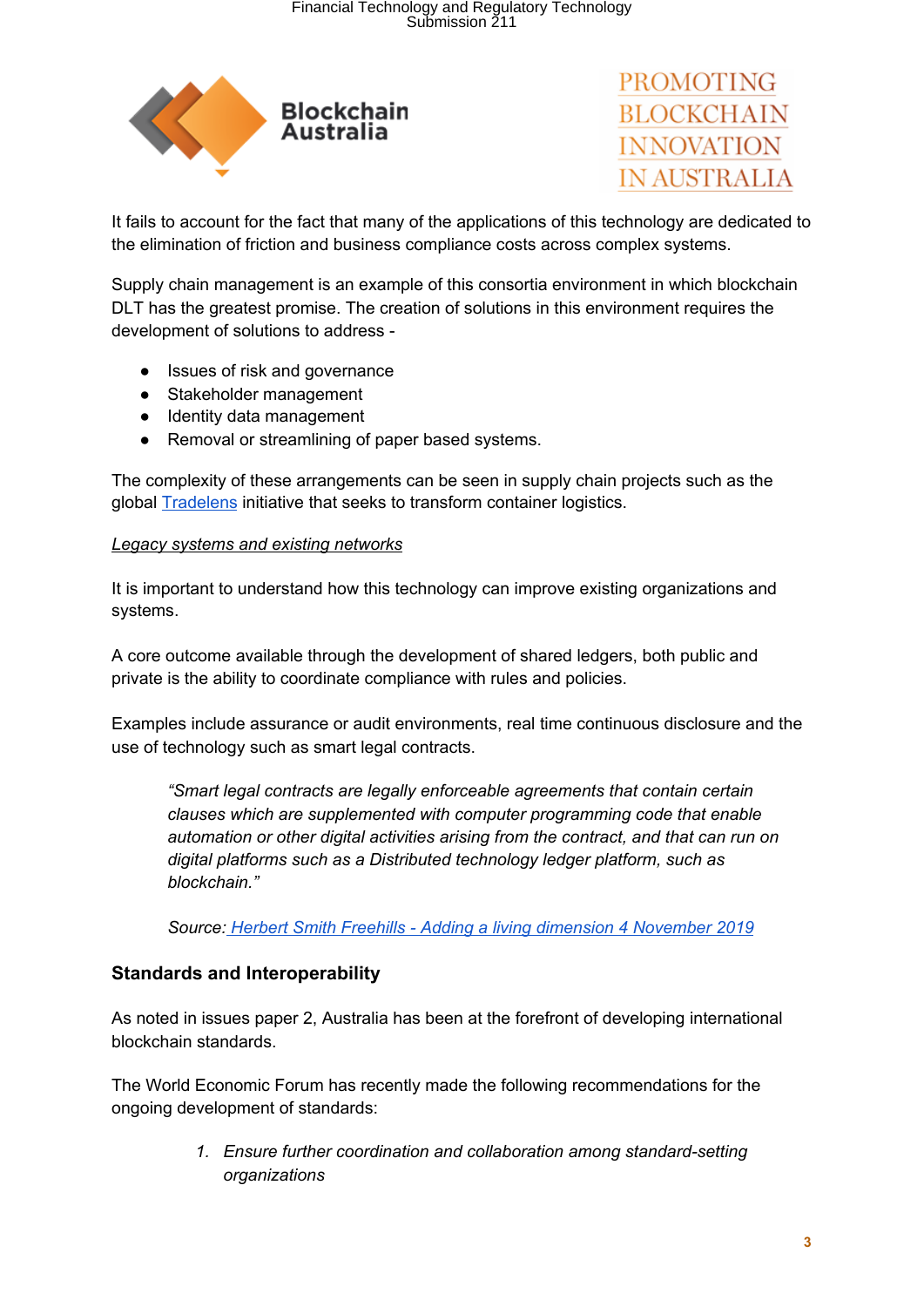



- *2. Identify and specify where conversations about standardization may be premature – and where formal standards are unnecessary*
- *3. Ensure that language and intended use are precise*
- *4. Proactively plan for the role of decentralization in standards creation and implementation – and innovate accordingly*
- *5. Continue to seek diverse input in the development and roll-out of standards*
- *6. Educate industry and policy-makers on the best techniques for standards implementation*

*Source: World Economic Forum Mapping Initiative: An overview of [blockchain](http://www3.weforum.org/docs/WEF_GSMI_Technical_Standards_2020.pdf) technical [standards](http://www3.weforum.org/docs/WEF_GSMI_Technical_Standards_2020.pdf) White Paper October 2020*

These recommendations reinforce the importance of eliminating uncertainty and the development of regulatory frameworks can give confidence to those who seek to invest in building or implementing using this technology.

This outcome cannot be achieved without government taking an active role in both elevating innovation using this unique intersection of technologies as well as fostering both resource allocation and a prioritisation of adoption across existing industries.

# **The role of Government**

The support of the government is critical to confidence in the blockchain sector.

The development of the National Blockchain Roadmap - [Department](https://www.industry.gov.au/data-and-publications/national-blockchain-roadmap) of Industry, Science, Energy and [Resources](https://www.industry.gov.au/data-and-publications/national-blockchain-roadmap) has been instrumental in giving credibility to the sector.

We commend the Department of Industry ("DISER") for its efforts to address misconceived narratives, including that blockchain is a solution looking for a problem.

The infrastructure lens considers blockchain alongside the applicability of frameworks that are defining and articulating machine learning, artificial intelligence, cybersecurity, IoT and quantum computing.

The National Blockchain Roadmap use case and working group initiatives are a promising start in developing understanding of the intersections between - .

- Supply Chains
- Credentials
- Regtech
- Cybersecurity

Discussions across groups involve similar themes of regulation, compliance, cross border opportunities, sovereign capability and identity.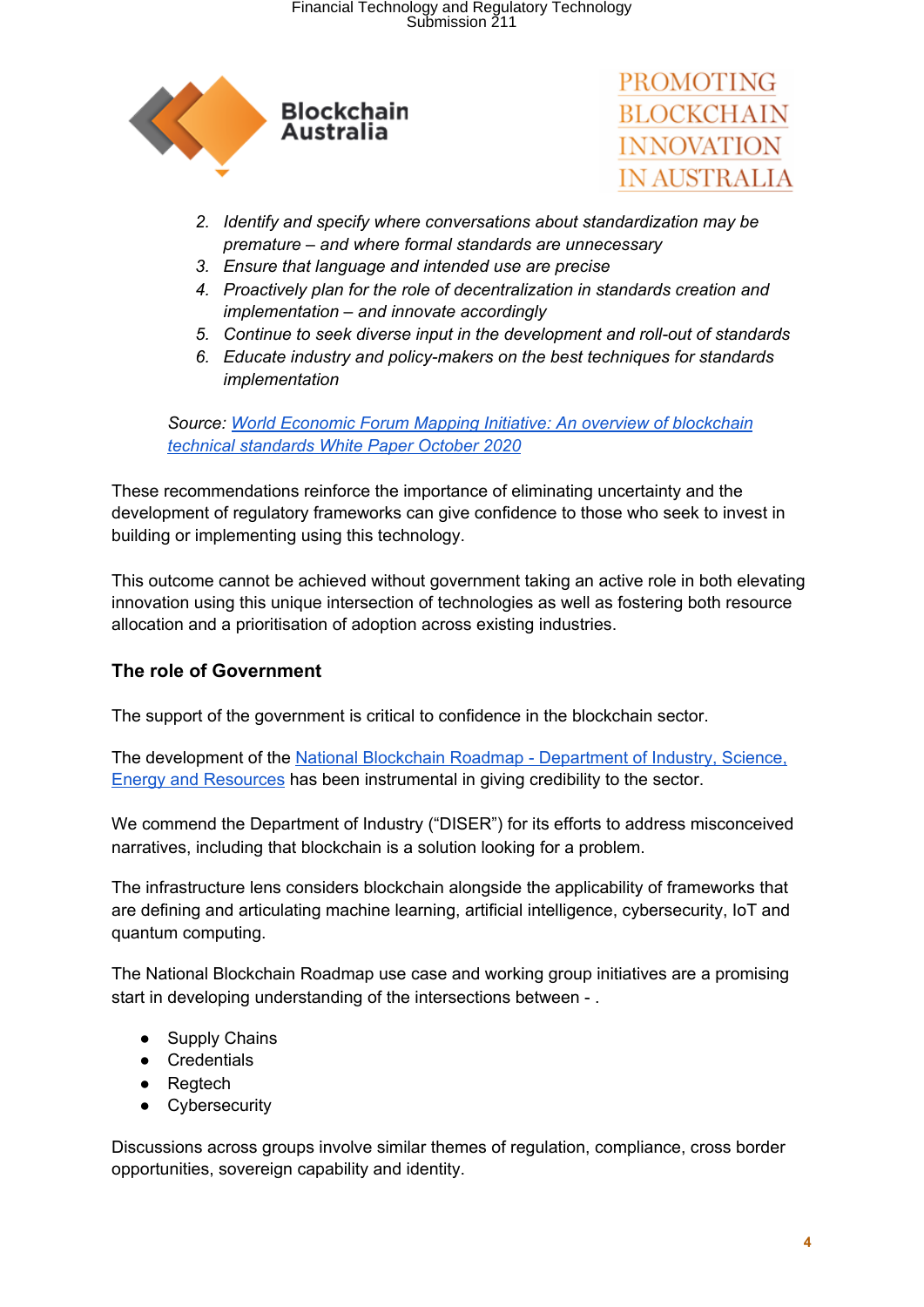



Reports are currently being prepared by working groups with an anticipated delivery to DISER at the end of the first quarter of 2021.

## **The global regulatory environment**

Regulatory interest has arrived in earnest. The 'wild west' narrative in the sector has passed.

It is our observation that the challenges of COVID-19 have in large part inadvertently obfuscated the rapid development of regulatory considerations and interventions being considered across the globe in jurisdictions other than our own.

In the period since the Senate Select Committee has commenced its consideration of the Regtech and Fintech sector the following sovereign government, supra national bodies and regional initiatives have been undertaken.

#### **Definitions**

We first bring to your attention the definition of virtual assets and virtual asset service providers set out by the **[Financial](https://www.fatf-gafi.org/) Action Task Force** ("FATF"). The language of the terms "Virtual Asset: and "Virtual Asset Service Providers" inform much of the discussion in the subject matter -

#### *Virtual Asset*

*A virtual asset is a digital representation of value that can be digitally traded, or transferred, and can be used for payment or investment purposes. Virtual assets do not include digital representations of fiat currencies, securities and other financial assets that are already covered elsewhere in the FATF Recommendations.*

*Source: Glossary of the FATF [Recommendations](https://www.fatf-gafi.org/publications/fatfrecommendations/documents/internationalstandardsoncombatingmoneylaunderingandthefinancingofterrorismproliferation-thefatfrecommendations.html)*

#### *Virtual Asset Service Providers*

*Virtual asset service provider means any natural or legal person who is not covered elsewhere under the Recommendations, and as a business conducts one or more of the following activities or operations for or on behalf of another natural or legal person:*

*i. exchange between virtual assets and fiat currencies;*

*ii. exchange between one or more forms of virtual assets;*

*iii. Transfer [[1\]](https://www.fatf-gafi.org/glossary/u-z/#one) of virtual assets;*

*iv. safekeeping and/or administration of virtual assets or instruments enabling control over virtual assets; and*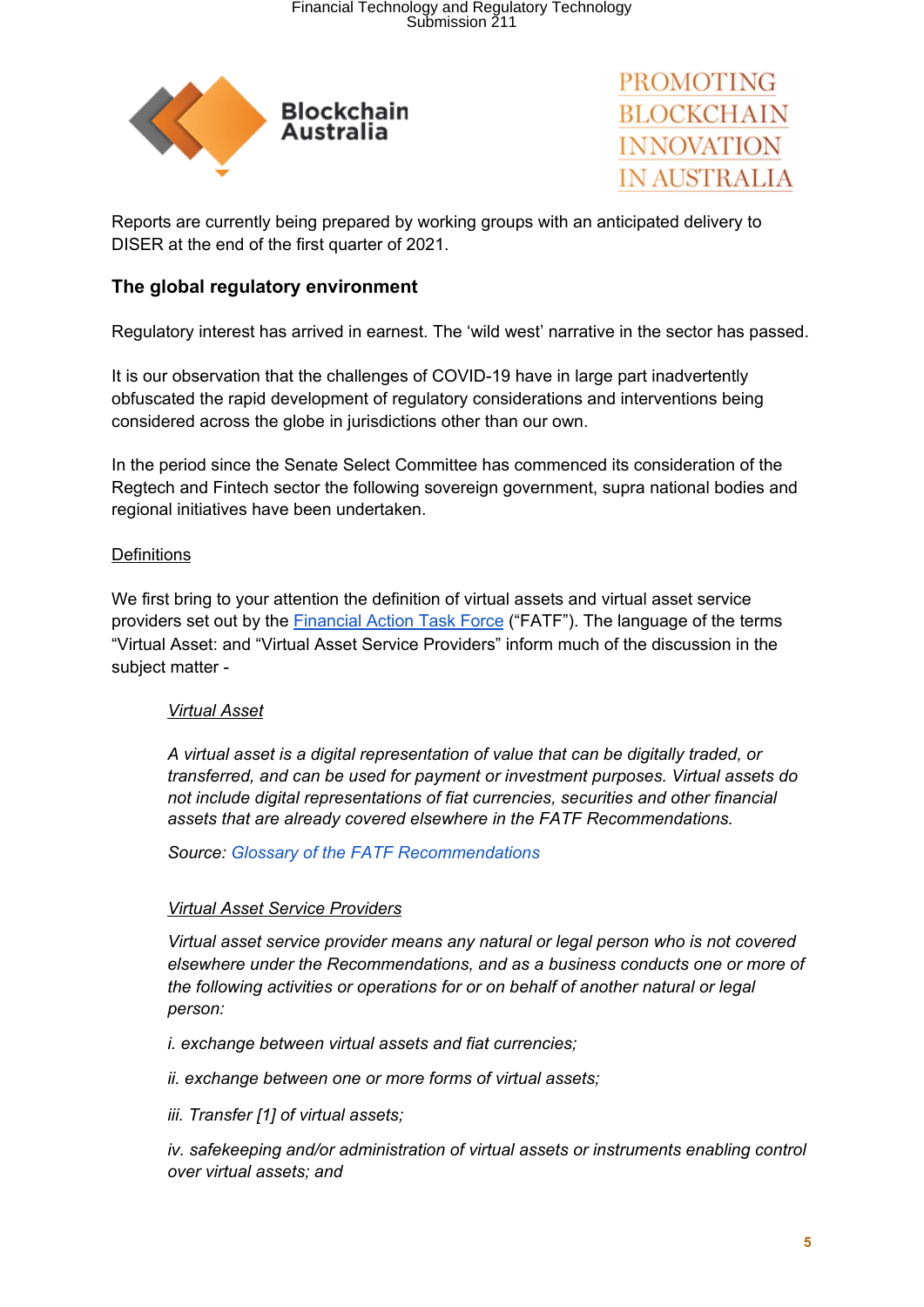



*v. participation in and provision of financial services related to an issuer's offer and/or sale of a virtual asset.*

*[1.] In this context of virtual assets, transfer means to conduct a transaction on behalf of another natural or legal person that moves a virtual asset from one virtual asset address or account to another.*

*Source: Glossary of the FATF [Recommendations](https://www.fatf-gafi.org/publications/fatfrecommendations/documents/internationalstandardsoncombatingmoneylaunderingandthefinancingofterrorismproliferation-thefatfrecommendations.html)*

### Example: Regulatory activity

The following (sample) summary serves as the backdrop for what is an extraordinarily rapid rate of change globally with respect to the treatment of digital assets, blockchain and the implications for individuals, business and government.

**Financial Action Task Force** - The Financial Action Task Force (FATF) is the global money laundering and terrorist financing watchdog.

Activity - The "Travel Rule" - Recommendation 16 creates "obligations to obtain, hold, and transmit required originator and beneficiary information in order to identify and report suspicious transactions, monitor the availability of information, take freezing actions, and prohibit transactions with designated persons and entities.

*Report: 12 Month Review of Revised FATF [Standards](http://www.fatf-gafi.org/publications/fatfrecommendations/documents/12-month-review-virtual-assets-vasps.html) - Virtual Assets and [VASPs](http://www.fatf-gafi.org/publications/fatfrecommendations/documents/12-month-review-virtual-assets-vasps.html)*

Activity - Guidance to help countries and virtual asset service providers understand their anti-money laundering and counter-terrorist financing obligations, and effectively implement the FATF's requirements as they apply to this sector.

*Report: [Guidance](http://www.fatf-gafi.org/publications/fatfrecommendations/documents/guidance-rba-virtual-assets.html) for a risk based approach virtual assets and virtual asset service [providers](http://www.fatf-gafi.org/publications/fatfrecommendations/documents/guidance-rba-virtual-assets.html)*

**Financial Crimes Enforcement Network (FinCEN) -** FinCEN is a bureau of the U.S. Department of the Treasury whose role is to safeguard the financial system from illicit use and combat money laundering and promote national security.

Activity: Invited comment on a proposed rule that would amend the recordkeeping and travel rule regulations under the Bank Secrecy Act. Proposing amendments to the travel rule.

*Report: Bank Secrecy Act Threshold [Amendment](https://www.fincen.gov/news/news-releases/agencies-invite-comment-proposed-rule-under-bank-secrecy-act#:~:text=Under%20the%20current%20recordkeeping%20and,to%20%24250%20for%20international%20transactions) 23 October 2020*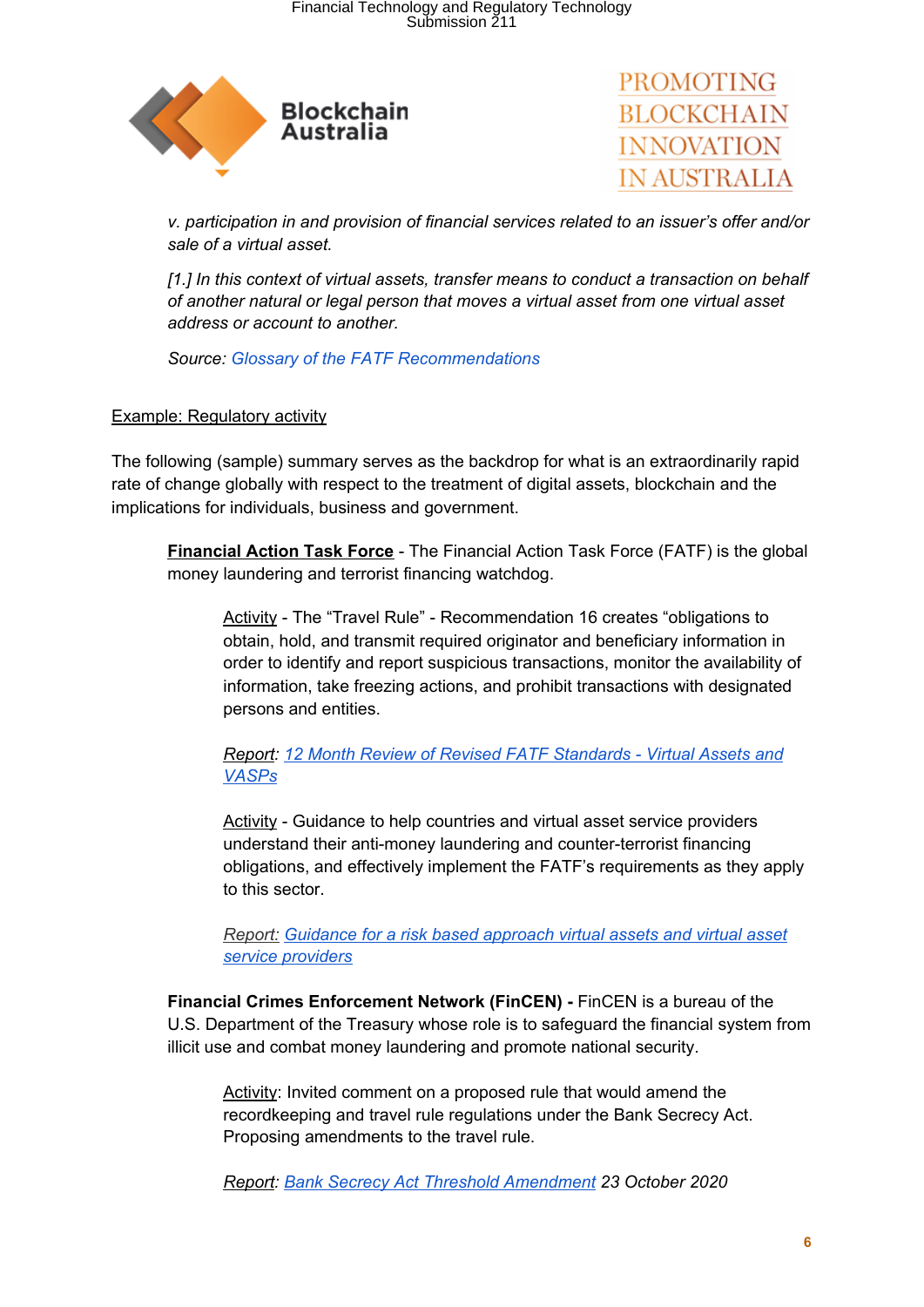



Activity: FINCEN issued a request for public comment on a proposed rule that would require banks and money services businesses ("MSB") to verify the identity of customers and to collect and report information in connection with certain transactions involving convertible virtual currencies ("CVC") or digital assets with legal tender status ("LTDA").

*Report: ["Requirements](https://public-inspection.federalregister.gov/2020-28437.pdf) for Certain Transactions Involving Convertible Virtual [Currency](https://public-inspection.federalregister.gov/2020-28437.pdf) or Digital Assets," - 23 December 2020*

### **United States Congress - Stablecoin Regulation**

Activity: Proposed Bill which seeks to protect consumers from the risks posed by emerging digital payment instruments, such as Diem (formerly known as Libra and associated with Facebook) and other Stablecoins currently offered in the market, by regulating their issuance and related commercial activities.

*Report: Media [Release](https://tlaib.house.gov/media/press-releases/tlaib-garcia-and-lynch-stableact) - The Bill - The Stable Act - 2 December 2020*

### **European Union - Markets in Crypto-assets**

Activity: A regulatory framework for crypto-assets, called [Markets](https://ec.europa.eu/finance/docs/law/200924-crypto-assets-proposal_en.pdf) in [Crypto-assets](https://ec.europa.eu/finance/docs/law/200924-crypto-assets-proposal_en.pdf) ("MiCA"), that was developed to help streamline distributed ledger technology ("DLT") and virtual asset regulation in the European Union ("EU") while protecting users and investors.

*Report: [Regulation](https://eur-lex.europa.eu/legal-content/EN/TXT/?uri=CELEX%3A52020PC0593) of the European Parliament and the of the Council on Markets in [Crypto-assets,](https://eur-lex.europa.eu/legal-content/EN/TXT/?uri=CELEX%3A52020PC0593) and amending Directive (EU) 2019/1937 24 September 2020*

### **Asia Pacific - Jurisdiction**

Examples of regulatory activity within our region include;

Singapore - Monetary Authority of [Singapore](https://www.mas.gov.sg/)

Activity: General guidance on the application of securities laws administered by MAS in relation to offers or issues of digital tokens in Singapore.

*Report: MAS A Guide to digital token [offerings](https://www.mas.gov.sg/~/media/MAS/News%20and%20Publications/Monographs%20and%20Information%20Papers/Guide%20to%20Digital%20Token%20Offerings%20last%20updated%20on%2030%20Nov.pdf) - 26 May 2020*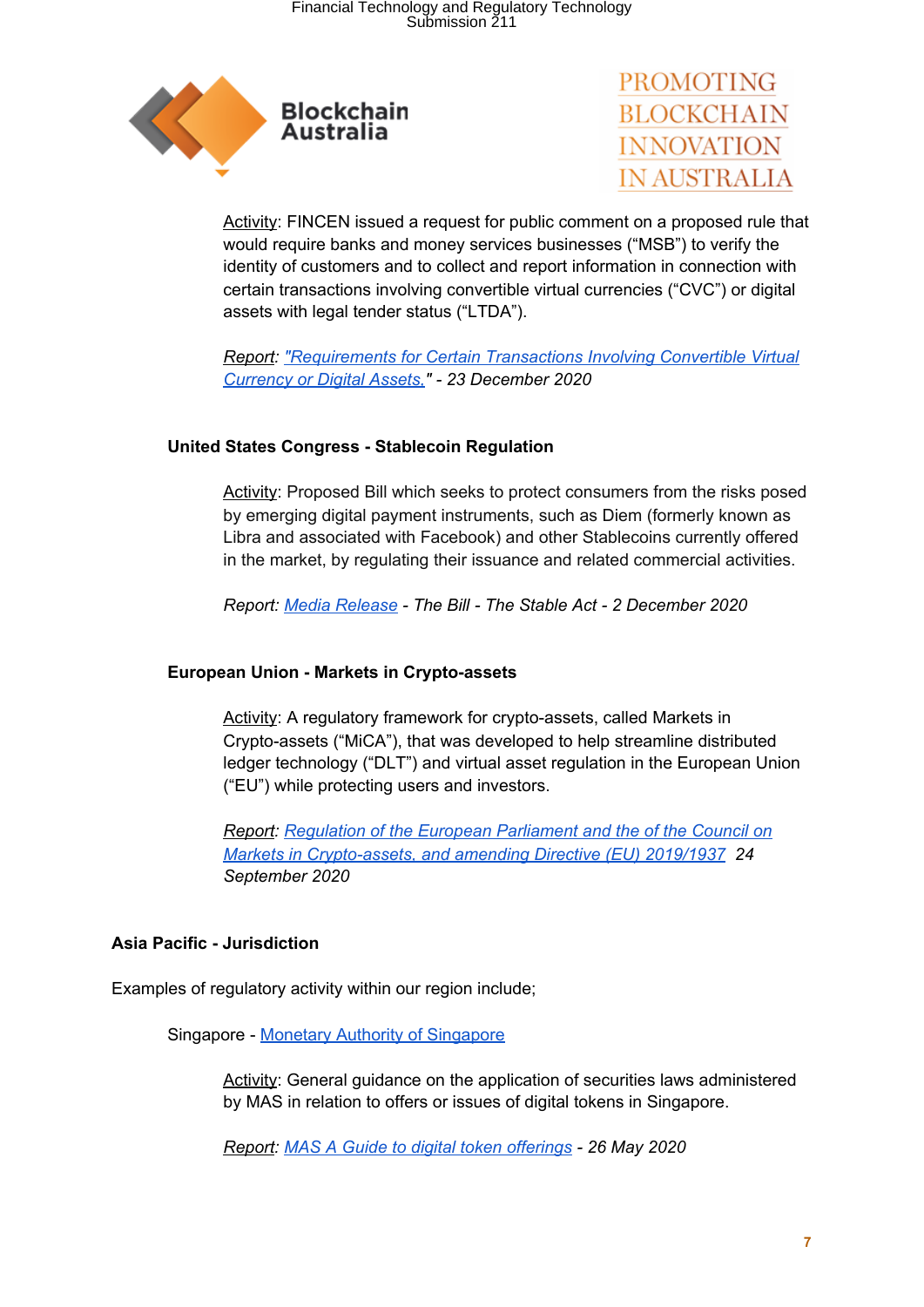



Hong Kong - [Financial](https://www.fstb.gov.hk/) Services and Treasury Bureau

Activity: Consultation on legislative proposals to enhance anti-money laundering and counter-terrorist financing regulation in Hong Kong through the introduction of a licensing regime for virtual asset services providers.

*Report: Public [Consultation](https://www.fstb.gov.hk/fsb/ppr/consult/doc/consult_amlo_e.pdf) on Legislative Proposals A licensing regime for virtual asset services providers - 3 November 2020*

Financial Service Industry Bodies

Examples of regulatory guidance by industry bodies include:

**Financial Stability Board ("FSB") -** The FSB is an international body that monitors and makes recommendations about the global financial system.

*Activity: Stablecoins are a specific category of crypto-assets which have the potential to enhance the efficiency of the provision of financial services, but may also generate risks to financial stability.*

*Report: Regulation, Supervision and Oversight of "Global Stablecoin" [Arrangements](https://www.fsb.org/wp-content/uploads/P131020-3.pdf) 13 October 2020*

**Bank for International Settlements ("BIS") -** The BIS serves central banks in their pursuit of monetary and financial stability, to foster international cooperation in those areas and to act as a bank for central banks.

*Activity: The Bank of Canada, European Central Bank, Bank of Japan, Sveriges Riksbank, Swiss National Bank, Bank of England, Board of Governors of the Federal Reserve and Bank for International Settlements have collaborated on a report setting out common foundational principles and core features of a CBDC.*

*Report: Central banks and BIS publish first central bank digital [currency](https://www.bis.org/publ/othp33.htm) (CBDC) report laying out key [requirements](https://www.bis.org/publ/othp33.htm) 9 October 2020*

*Activity: DLT and rapid advances in traditional centralised systems are moving the technological horizon of money and payments. Trends are embodied in private "stablecoins": This looks at the potential role of stablecoins and what this implies for their regulation.*

*Report: [Stablecoins](https://www.bis.org/publ/work905.htm) risks, potential and regulation 24 November 2020*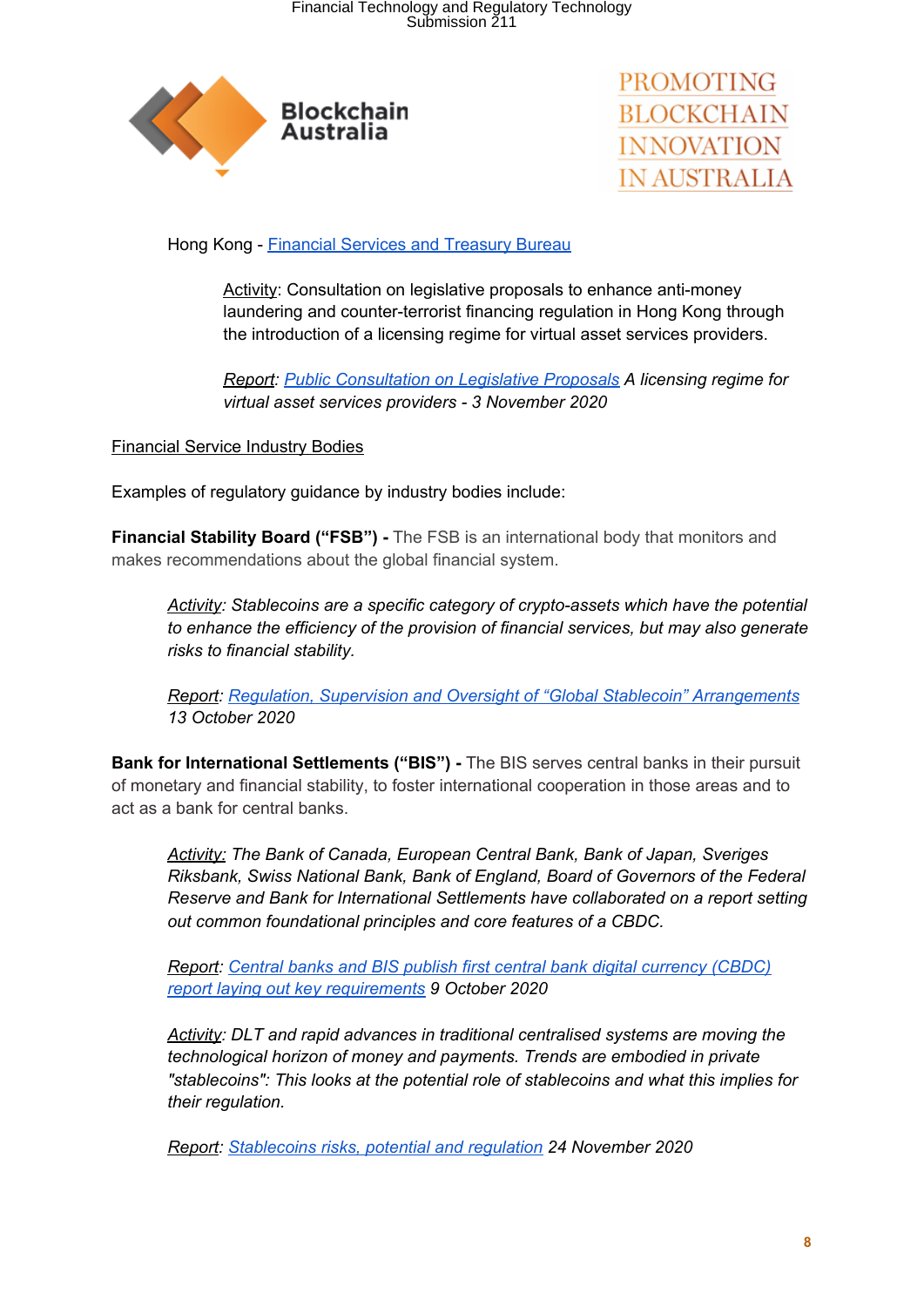



The breadth of these developments, when considered at an international and cross border perspective have the potential to and we posit are transformational with respect to the movement of assets and the unlocking of value.

# **Conclusions**

Many of the regulatory initiatives referenced in this submission have not been well received by the industry and those who seek to invest in the sector. The growth in jobs and high value innovation involving Blockchain and DLT continues and will gravitate towards those jurisdictions which provide certainty to participants. The matter is not one of "jurisdiction shopping" but rather sensible and practical guidance being provided to participants and public support from the government to combat the historical myths which have faced this new technology.

An example from the US of an approach to Bank Secrecy and AML compliance is the rushed consultation on FinCENs recent proposed changes, with a fraction of the usual time provided.

Kathryn Haun - General Partne[r](https://twitter.com/a16z) [@a16z](https://twitter.com/a16z)

*"...There's a reason the regulatory rulemaking process provides 30-60 days for notice & comment. So that those outside govt - consumers, industry, public interest orgs, academics, etc - have a meaningful opportunity to weigh in & provide viewpoints govt may not have considered"*

*"...In fact, agencies are encouraged to consider a longer comment period for complex areas. The global and distributed nature of crypto is nothing if not complex. The reason for this amount of time is simple: it's about due process. The opportunity to be meaningfully heard."*

*Source: [https://twitter.com/katie\\_haun/status/1340521235264860161](https://twitter.com/katie_haun/status/1340521235264860161)*

The lack of consultation in jurisdictions other than our own are at odds with an industry that seeks to be involved in dialogue with government and regulatory bodies. While our members are grateful at the key members of the public service and regulators who take time to understand this technology and seek to assist, the lack of clear support from the top and requirements which appear inconsistent with the way blockchains operate, is a blocker to faster growth in jobs in the sector.

Indeed regulatory uncertainty is often cited by projects relocating offshore, many of which would prefer to remain in Australia but cannot attract investment or take on regulatory risk when other jurisdictions are actively courting Blockchain business. An example of this is the lack of regulatory certainty around when a project can pre-sell a service without being construed as a managed investment scheme. Clear regulatory guidance on when the